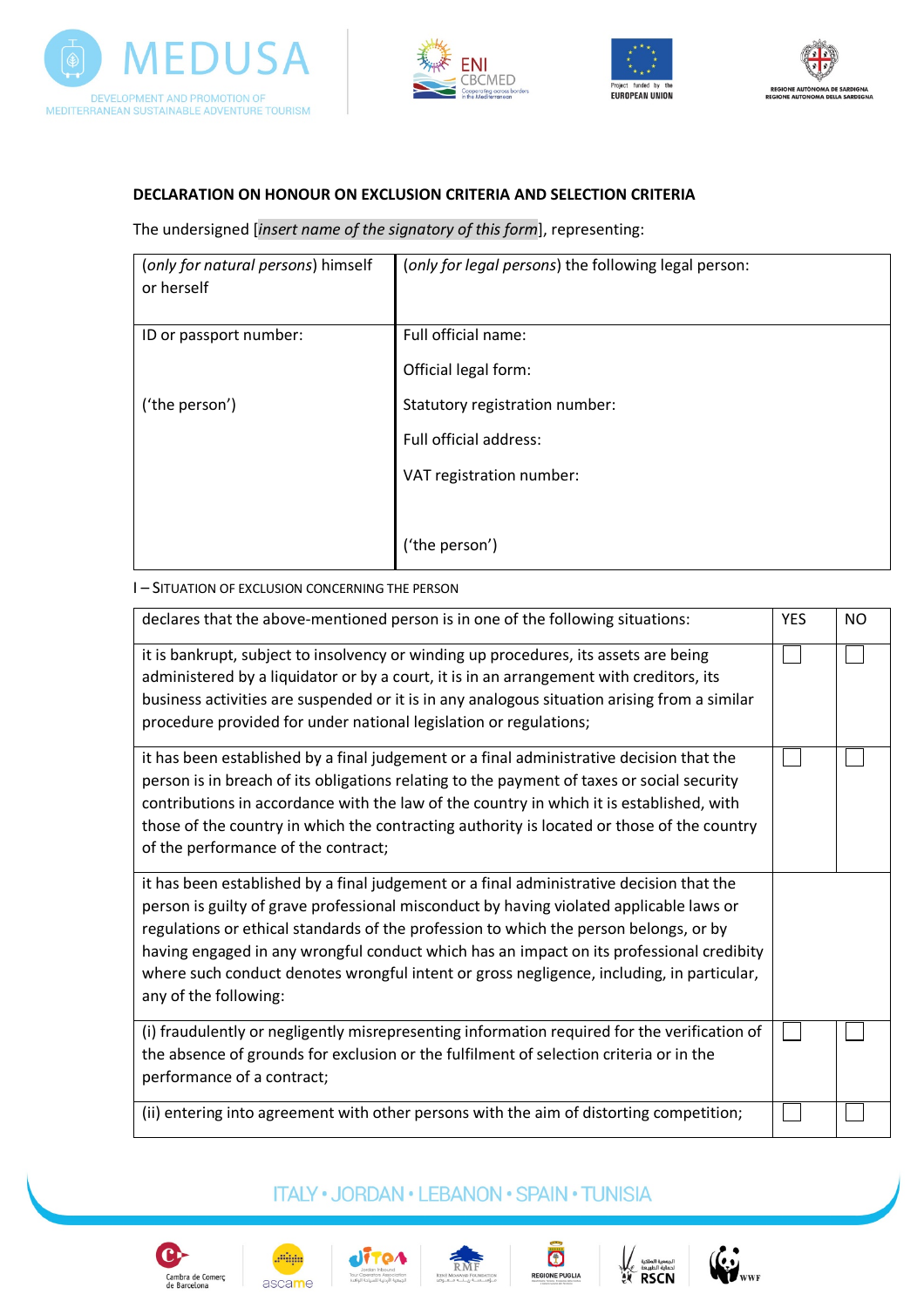







| (iii) violating intellectual property rights;                                                                                                                                                                                                                                                                                                                                                                                                                                                                                                                                                                                                  |  |
|------------------------------------------------------------------------------------------------------------------------------------------------------------------------------------------------------------------------------------------------------------------------------------------------------------------------------------------------------------------------------------------------------------------------------------------------------------------------------------------------------------------------------------------------------------------------------------------------------------------------------------------------|--|
| (iv) attempting to influence the decision-making process of the contracting authority<br>during the award procedure;                                                                                                                                                                                                                                                                                                                                                                                                                                                                                                                           |  |
| (v) attempting to obtain confidential information that may confer upon it undue<br>advantages in the award procedure;                                                                                                                                                                                                                                                                                                                                                                                                                                                                                                                          |  |
| it has been established by a final judgement that the person is guilty of the following:                                                                                                                                                                                                                                                                                                                                                                                                                                                                                                                                                       |  |
| (i) fraud, within the meaning of Article 1 of the Convention on the protection of the<br>European Communities' financial interests, drawn up by the Council Act of 26 July 1995;                                                                                                                                                                                                                                                                                                                                                                                                                                                               |  |
| (ii) corruption, as defined in Article 3 of the Convention on the fight against corruption<br>involving officials of the European Communities or officials of EU Member States, drawn<br>up by the Council Act of 26 May 1997, and in Article 2(1) of Council Framework Decision<br>2003/568/JHA, as well as defined in Article 14 of the General Conditions of the Financing<br>Agreement for ENI CBC between Lebanon and the European Commission in the legal<br>provisions of Lebanon;                                                                                                                                                      |  |
| (iii) participation in a criminal organisation, as defined in Article 2 of Council Framework<br>Decision 2008/841/JHA;                                                                                                                                                                                                                                                                                                                                                                                                                                                                                                                         |  |
| (iv) money laundering or other financing, as defined in Article 1 of Directive 2005/60/EC<br>of the European Parliament and of the Council;                                                                                                                                                                                                                                                                                                                                                                                                                                                                                                    |  |
| (v) activities, as defined in Articles 1 and 3 of Council Framework Decision 2002/475/JHA,<br>respectively, or inciting, aiding, abetting or attempting to commit such offences, as<br>referred to in Article 4 of that Decision;                                                                                                                                                                                                                                                                                                                                                                                                              |  |
| (vi) child labour or other forms of trafficking in human beings as defined in Article 2 of<br>Directive 2011/36/EU of the European Parliament and of the Council;                                                                                                                                                                                                                                                                                                                                                                                                                                                                              |  |
| the person has shown significant deficiencies in complying with the main obligations in<br>the performance of a contract financed by the Union's budget or by the public budget of<br>Lebanon, which has led to its early termination or to the application of liquidated<br>damages or other contractual penalties, or which has been discovered following checks,<br>audits or investigations by the national competent authorities, the Delegation of the<br>European Union in Lebanon, any Managing Authority of ENPI CBC or ENI CBC, Audit<br>Authorities of ENI CBC, the European Commission, OLAF or the European Court of<br>Auditors; |  |
| it has been established by a final judgment or final administrative decision that the<br>person has committed an irregularity within the meaning of Article 1(2) of Council<br>Regulation (EC, Euratom) No 2988/95;                                                                                                                                                                                                                                                                                                                                                                                                                            |  |

# **ITALY · JORDAN · LEBANON · SPAIN · TUNISIA**













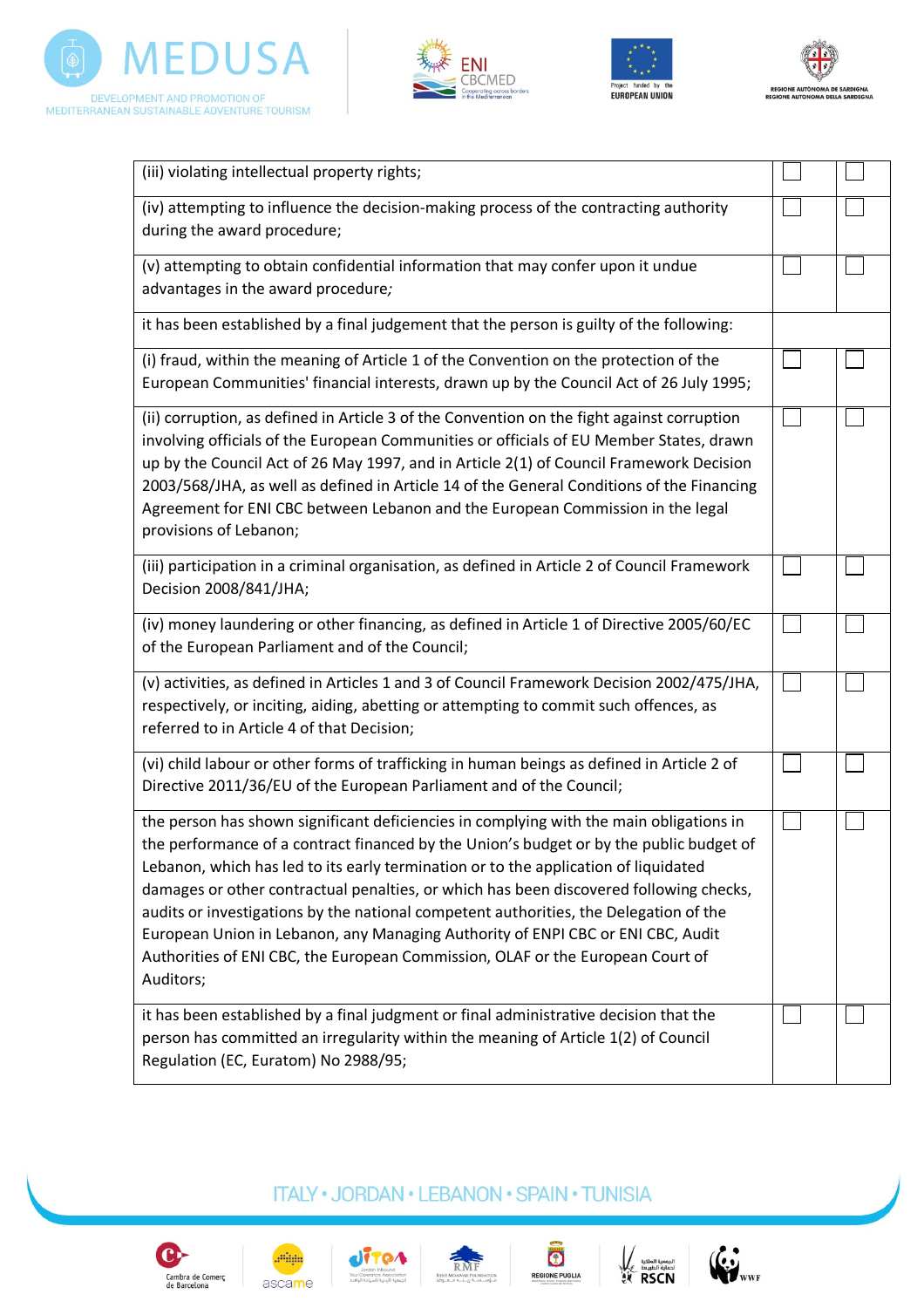







for the situations of grave professional misconduct, fraud, corruption, other criminal offences, significant deficiencies in the performance of the contract or irregularity, the applicant accepts to be subject to: facts established in the context of audits or investigations carried out by the European Court of Auditors, OLAF, or any other check, audit or control performed under the responsibility of an authorising officer of the European Commission, Managing Authority or Audit Authority, the competent national authorities or any other competent body; non-final administrative decisions, which may include disciplinary measures taken by the competent supervisory body responsible for the verification of the application of standards of professional ethics; decisions of the Managing Authority, the National Authority (identified in the Financing Agreement for ENI CBC programmes between the European Commission and Lebanon) or the European Commission relating to the infringement of the competition rules stipulated in the Association Agreement between the European Union and Lebanon and the Framework Agreement between the European Union and Belarus or of a national competent authority relating to the infringement of national competition law; or decisions of exclusion by an authorising officer of the contracting authority.

II – SITUATIONS OF EXCLUSION CONCERNING NATURAL PERSONS WITH POWER OF REPRESENTATION, DECISION-MAKING OR CONTROL OVER THE LEGAL PERSON

| declares that a natural person who is a member of the administrative, management or<br>supervisory body of the above-mentioned legal person, or who has powers of<br>representation, decision or control with regard to the above-mentioned legal person<br>(this covers company directors, members of management or supervisory bodies, and<br>cases where one natural person holds a majority of shares) is in one of the following<br>situations: | <b>YES</b> | NO. |
|------------------------------------------------------------------------------------------------------------------------------------------------------------------------------------------------------------------------------------------------------------------------------------------------------------------------------------------------------------------------------------------------------------------------------------------------------|------------|-----|
| Situation (c) above (grave professional misconduct)                                                                                                                                                                                                                                                                                                                                                                                                  |            |     |
| Situation (d) above (fraud, corruption or other criminal offence)                                                                                                                                                                                                                                                                                                                                                                                    |            |     |
| Situation (e) above (significant deficiencies in performance of a contract)                                                                                                                                                                                                                                                                                                                                                                          |            |     |
| Situation (f) above (irregularity)                                                                                                                                                                                                                                                                                                                                                                                                                   |            |     |

III – SITUATIONS OF EXCLUSION CONCERNING NATURAL OR LEGAL PERSONS ASSUMING UNLIMITED LIABILITY FOR THE DEBTS OF THE LEGAL PERSON

| declares that a natural or legal person that assumes unlimited liability for the debts of<br>the above-mentioned legal person is in one of the following situations: | <b>YES</b> | NO. |
|----------------------------------------------------------------------------------------------------------------------------------------------------------------------|------------|-----|
| Situation (a) above (bankruptcy)                                                                                                                                     |            |     |

## **ITALY · JORDAN · LEBANON · SPAIN · TUNISIA**











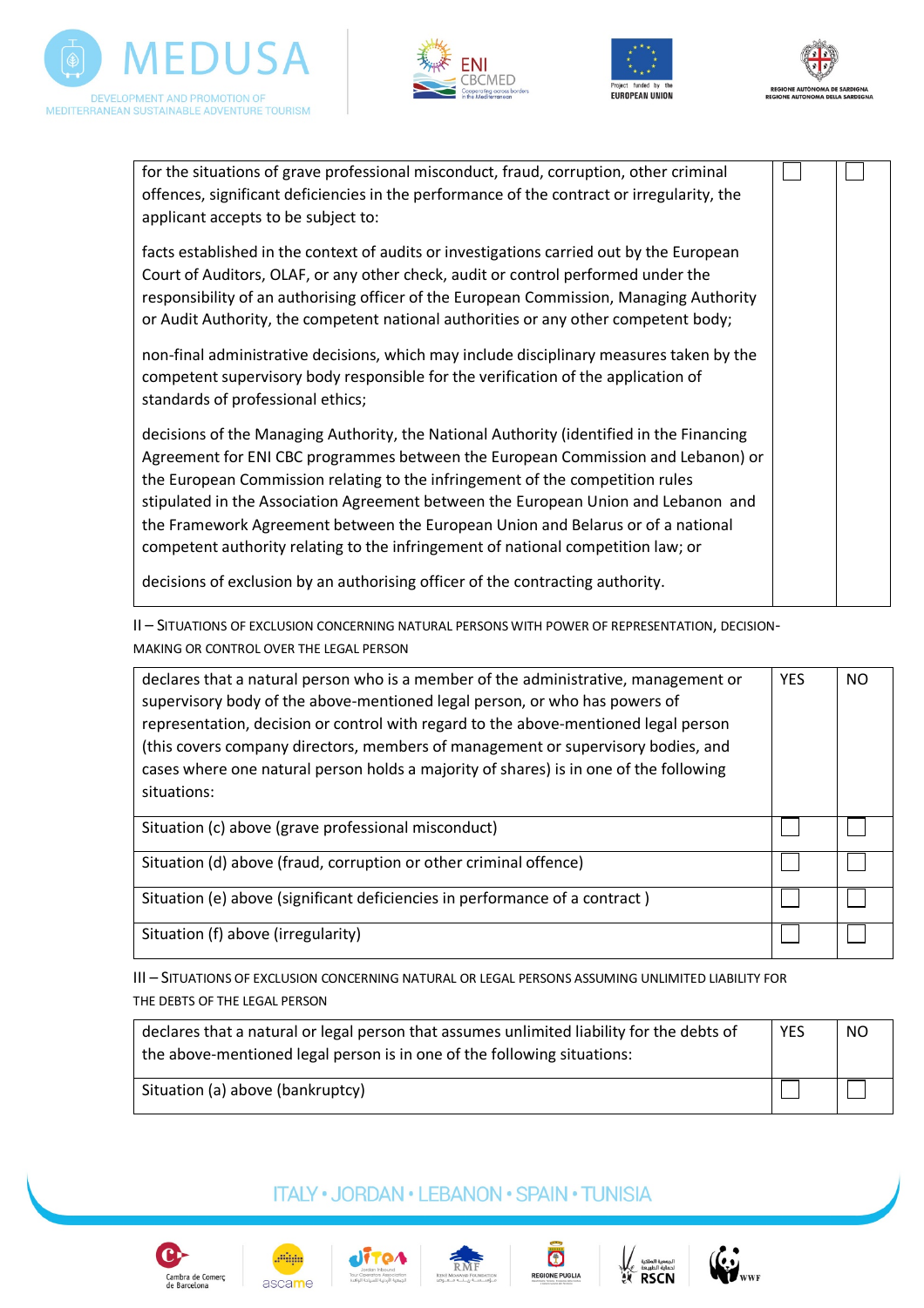







| Situation (b) above (breach in payment of taxes or social security contributions) |  |
|-----------------------------------------------------------------------------------|--|
| $IV - G$ ROUNDS FOR REJECTION FROM THIS PROCEDURE                                 |  |

declares that the above-mentioned person: YES NO

has distorted competition by being previously involved in the preparation of procurement documents for this procurement procedure.

#### V – REMEDIAL MEASURES

If the person declares one of the situations of exclusion listed above, it must indicate measures it has taken to remedy the exclusion situation, thus demonstrating its reliability. This may include e.g. technical, organisational and personnel measures to prevent further occurrence, compensation of damage or payment of fines. The relevant documentary evidence which illustrates the remedial measures taken must be provided in annex to this declaration. This does not apply for situations referred in point (d) of this declaration.

## VI – EVIDENCE UPON REQUEST

Upon request and within the time limit set by the Contracting Authority the person must provide information on the persons that are members of the administrative, management or supervisory body. It must also provide the following evidence concerning the person itself and concerning the natural or legal persons which assume unlimited liability for the debt of the person:

For situations described in (a), (c), (d) or (f), production of a recent extract from the judicial record is required or, failing that, an equivalent document recently issued by a judicial or administrative authority in the country of establishment of the person showing that those requirements are satisfied.

For the situation described in point (a) or (b), production of recent certificates issued by the competent authorities of the State concerned are required. These documents must provide evidence covering all taxes and social security contributions for which the person is liable, including for example, VAT, income tax (natural persons only), company tax (legal persons only) and social security contributions. Where any document described above is not issued in the country concerned, it may be replaced by a sworn statement made before a judicial authority or notary or, failing that, a solemn statement made before an administrative authority or a qualified professional body in its country of establishment.

The person is not required to submit the evidence if it has already been submitted for another procurement procedure. The documents must have been issued no more than one year before the date of their request by the contracting authority and must still be valid at that date.

The signatory declares that the person has already provided the documentary evidence for a previous procedure and confirms that there has been no change in its situation:

| Document | Full reference to previous procedure |
|----------|--------------------------------------|
|----------|--------------------------------------|

# **ITALY • JORDAN • LEBANON • SPAIN • TUNISIA**